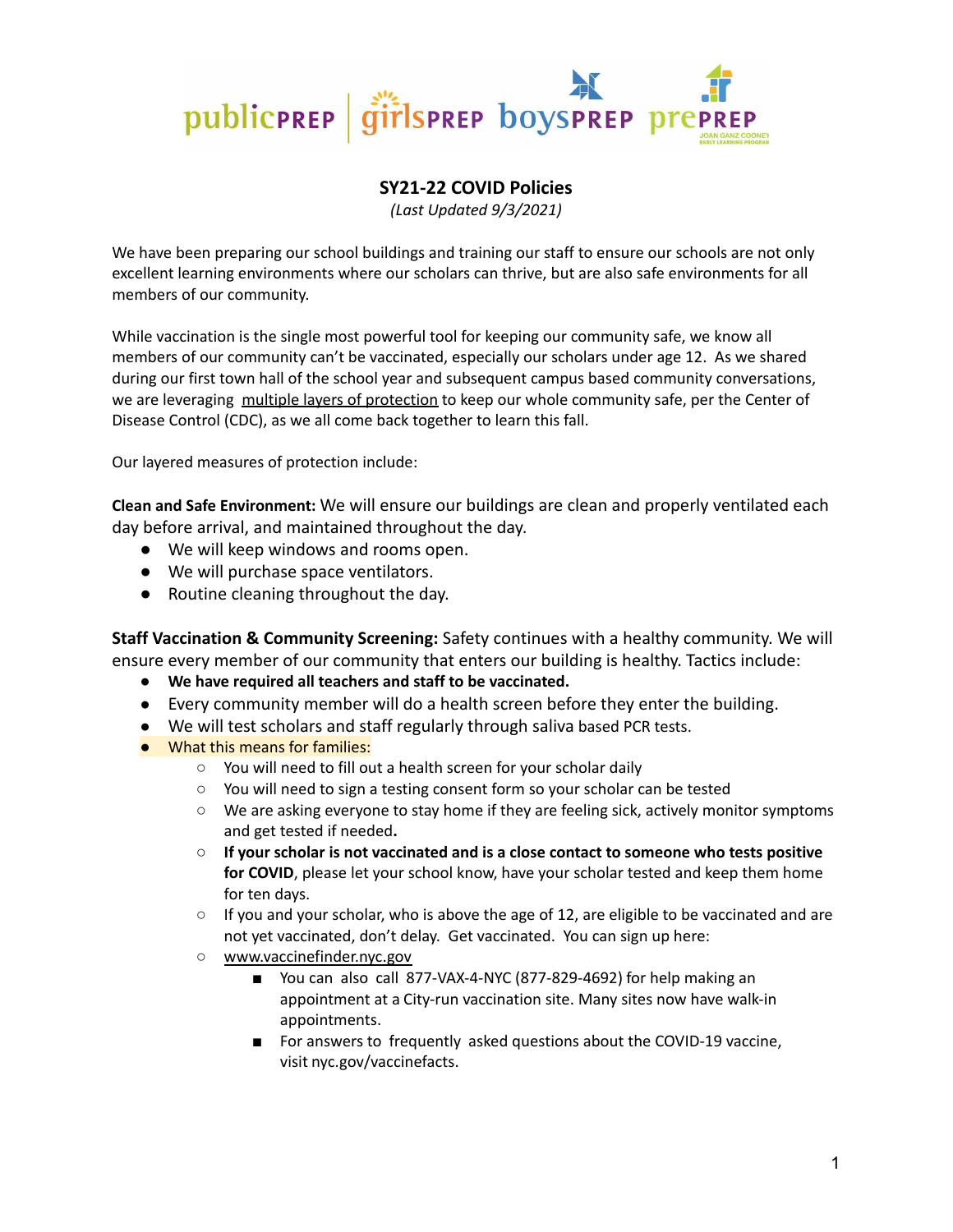

**Masks for Everyone.** Masks prevent spread of COVID for unvaccinated community members. As long as some of our students are not eligible to be vaccinated, we will ask everyone to stay masked to model mask wearing and keep everyone safe.

**Social Distancing and Contact Reduction:** We will social distance and reduce contact as much as possible, and use layers of protection when we can't.

- Students and staff will stay 3 feet apart as much as possible.
- We will only do big events outdoors.
- What this means for families
	- You can have an in-person parent meeting, but must stay masked and socially distant
	- Meetings and Family Conference Day will also continue virtually.
	- Home Visits will be held virtually.
	- Unity Meeting will be held virtually and families are welcome to join via zoom.
	- Community Council and Family Engagement events will be held outdoors socially distanced or virtually.

**Consistent Hygiene Routines:** We will take care of our community, ensuring everyone's personal hygiene, washing hands and using hand sanitizer. We will handwash/sanitize:

- Upon entrance to the school building each morning
- Before and after eating or handling food
- After coming in contact with bodily fluids
- After handling garbage
- Before and after using shared equipment or supplies
- After restroom use

**Symptom Management and Emergency Protocols:**When there is a positive case in the community, we will work quickly with clear systems and communication to minimize exposure in case of COVID positive test

- While the CDC and New York State Dept of Education has advised that only an infectected student needs to quarantine and classes don't have to close when one student tests positive, we are **going to exercise an abundance of caution this fall and we will be closing the impacted class and shifting to remote learning when a student tests positive.** The closure period will span ten calendar days until further notice
- What this means for families:
	- If your scholar does test positive for COVID, please let us know ASAP and keep them home for ten days.
	- If a scholar in your child's class tests positive, we will send out notification, we will provide appropriate materials for remote learning, and we will start remote learning for all non-vaccinated students throughout the ten day closure.
	- Symptom-free vaccinated students and vaccinated teachers will continue to come to school and will be tested through our testing program.

## **How long do we anticipate full class closures due to positive COVID cases?**